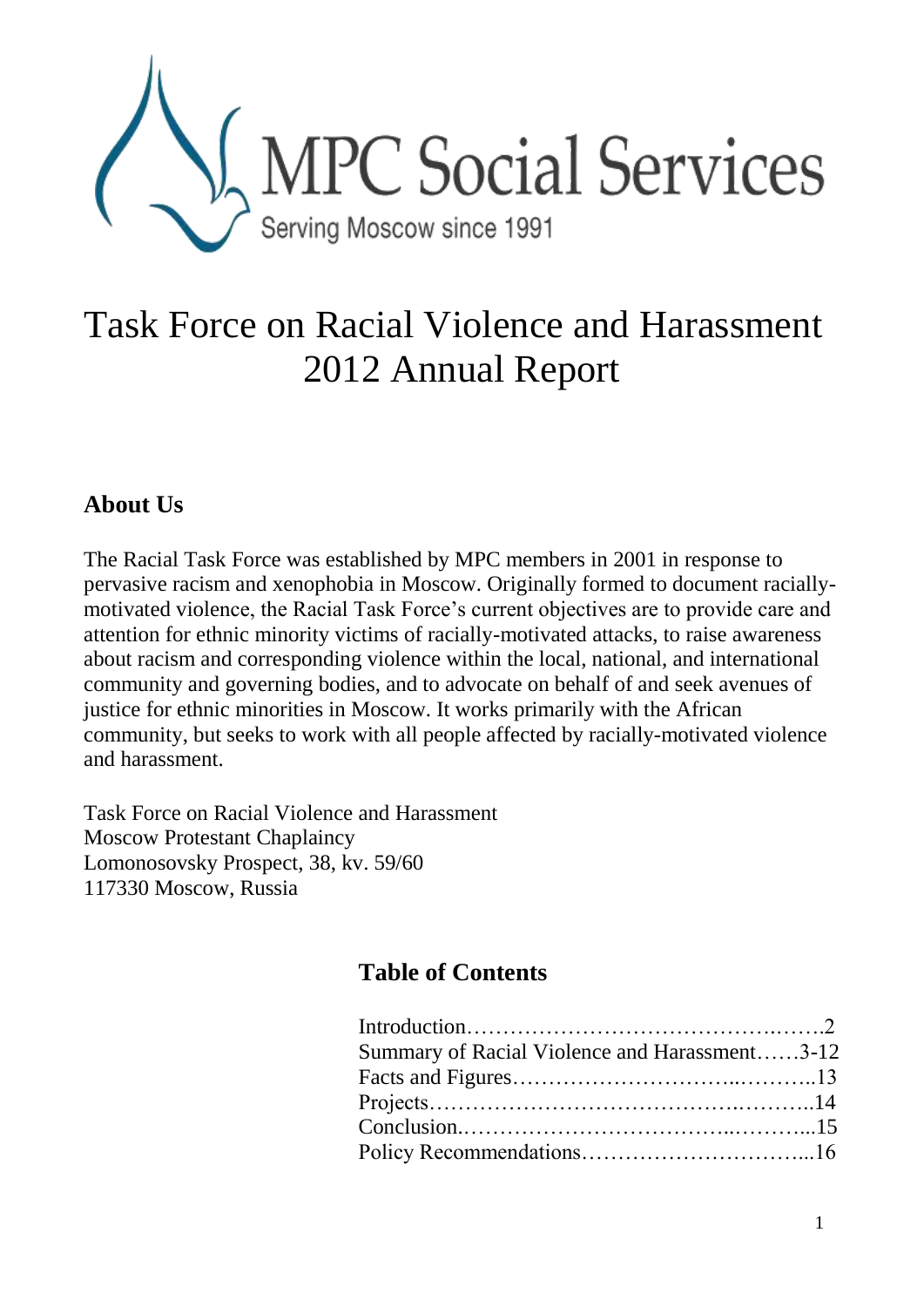## **Introduction**

Since 2001, the Moscow Protestant Chaplaincy's Task Force on Racial Violence and Harassment has interviewed people of color about racially-motivated attacks and harassment they have experienced in Russia. After a lull in reporting in 2011, the Task Force has resumed its work and efforts to interview victims and reach out to potential victims.

In its collection of reports, the Task Force works mainly with the African community but documents all cases of physical attacks or harassment reported to it and determines their motive on a case by case basis. The Task Force defines *attack* as a physical assault regardless of whether or not it causes serious lasting injury to the victim. Racially-motivated *harassment* takes many forms, from inappropriate staring to verbal assault and intimidation. Victims rarely report the abuse, but when asked about it they say they can often face it daily. When they do report incidents, it is usually because they have found the harassment particularly offensive or embarrassing.

Using the information we have, the Task Force seeks to construct a reflection of incidents which people of color encounter while living in Russia. In our reports, we make a conscious effort to remain neutral and communicate what has been described to us in the interview in order to provide a balanced portrayal of life for people of color in Russia. We will report stories about both positive and negative experiences migrants have had in Russia. Thus, experiences with a positive outcome are just as important to report as those with negative outcomes.

Lastly, we would like to note that all names are changed in the report for the safety of the victims, but all other information including country of origin, age, etc. are accurate.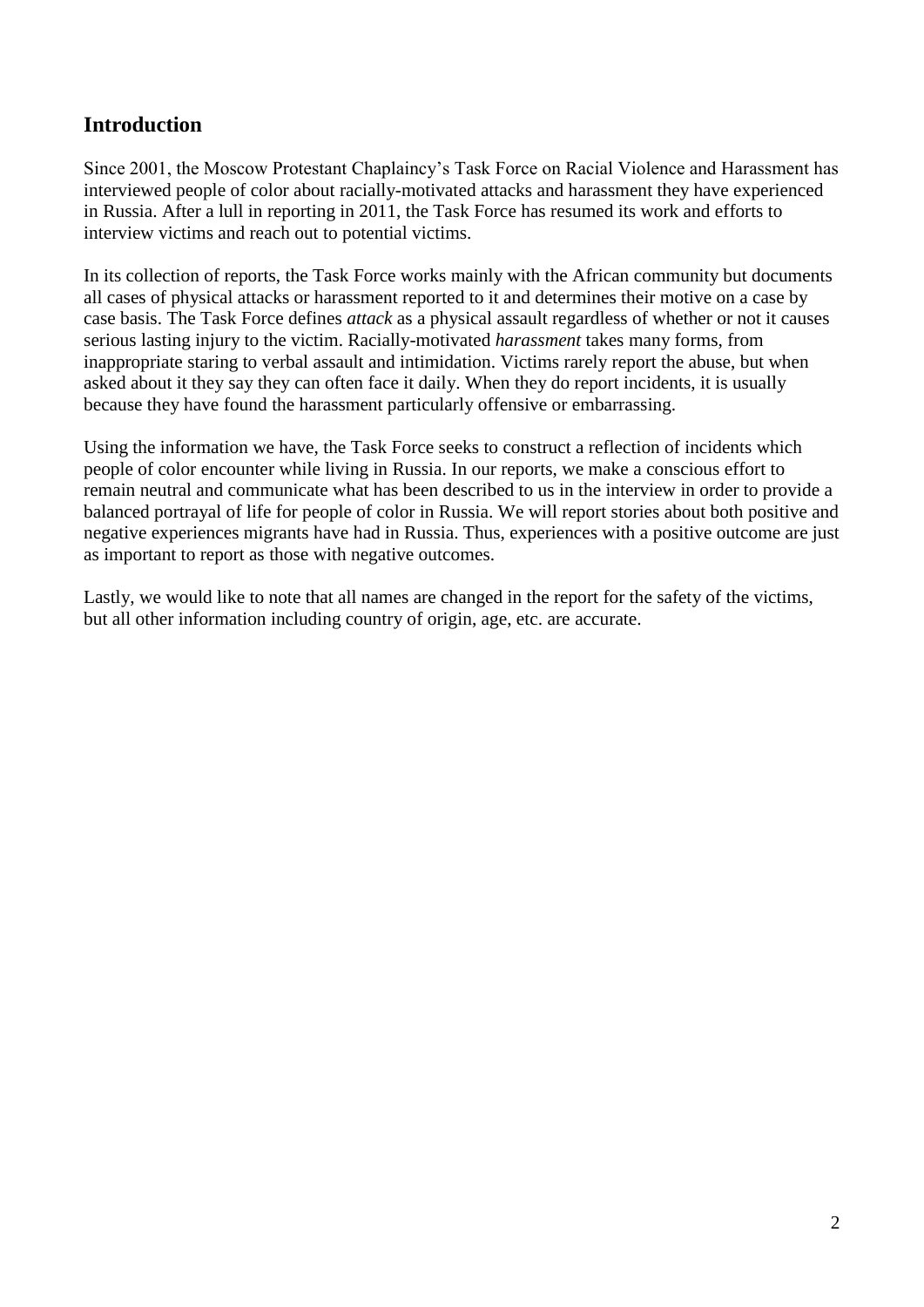### **Summary of Racial Violence and Harassment**

*In 2012*, the Task Force recorded the following incidents:

#### **16 physical attacks:**

- 12 racially-motivated physical attacks
- 2 suspected racially-motivated physical attack
- 1 physical attack of unidentified motivation
- <sup>1</sup> 1 physical attack of unidentified motivation resulting in death

#### **9 cases of harassment:**

- 7 harassment cases
- $\blacksquare$  1 police harassment case
- 1 financially-motivated case of police harassment

#### A. Physical Attacks

**On the morning of 1 January**, a 37-year-old Nigerian man named Peter was approached while on his way home by a group of about six drunk Russian men between the ages of 20 and 25 for cigarettes. He told them that he did not have cigarettes because he does not smoke and they replied, "Why?" Peter continued walking, knowing they had only approached him asking for cigarettes as a way to start trouble, when they proceeded to chase him. One of them hit him from behind and they all began kicking him, shouting racist slurs such as "black face" and "monkey." Many of the attackers had on very heavy winter boots, and one managed to hit him in the eye and knocked him unconscious. When he awoke, he found himself at a hospital and discovered all of his things had been stolen from him while he was unconscious, including his two cell phones, documents and passport. There were no other victims of the attack nor were there any witness accounts.

As a result of the attack, Peter sustained a severe injury to his eye and knee and suffered a concussion. He received medical care at a hospital and follow-up care at the MPC Medical Clinic and has fully recovered since the attack.

The attack was reported to the police nine days after the event. The victim had a positive experience reporting to the police, although he believes this is because he personally knows the officer to whom he reported. He requested that no investigation into the attack be started because he feels it is a cumbersome process and believes it will lead to no results in the end.

This is roughly the fourth physical attack the victim has suffered during his 10 years in Russia.

**On the evening of 6-10 February**, a 42-year-old man named Eduard from the Democratic Republic of Congo got on the train as usual to return home. He went to one of the last wagons and was standing in the corner by himself. At the train stop "Butovo," about three to four Russian men around 25-30-years-old boarded the train and said "look, a black, a n\*\*\*\*\*," followed by "davai" (let's go). As he turned around to see who had said this, he was struck in the face by one of the men and was quite taken aback. But, before he could say anything, the other men in the group came to get the guy and they all left together. He was unsure what he had done to get punched and felt very confused. There were no other victims of the attack, and it is unclear if anyone witnessed the event. One individual came to the place where he was standing on the train, but offered no assistance.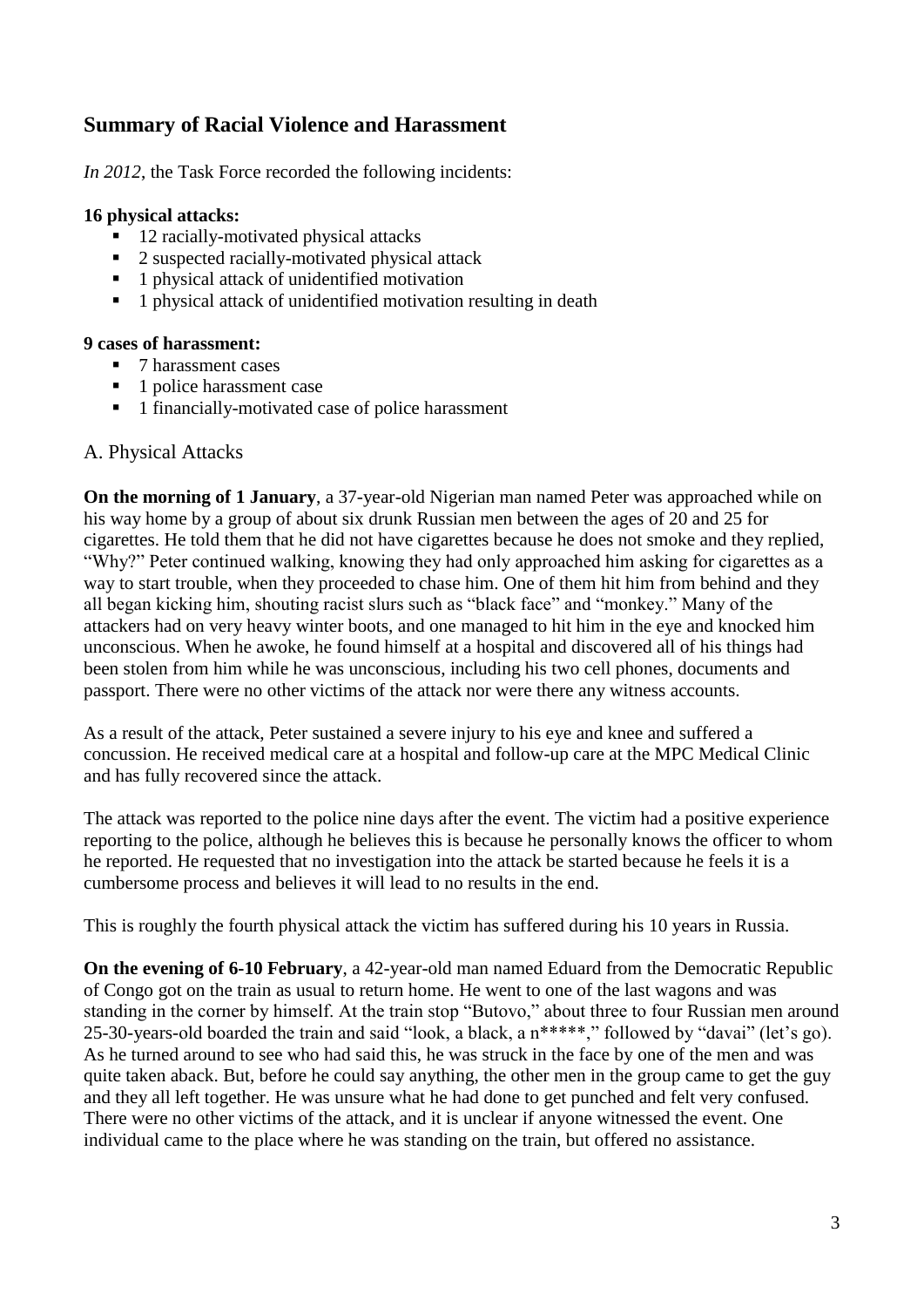As a result of the attack, he sustained injuries to his eye, lip, and leg. He did not seek medical attention immediately after the attack due to a lack of means and documentation. However, he received medical care at MPC Medical Clinic shortly after the event. He is now fully recovered.

He did not make a report to the police due to the language barrier, the belief that the police would not help him because he is a foreigner, and the fear that they would ask for his documentation.

This is the second physical attack the victim has suffered during his three-year stay in Russia.

**In the afternoon of 18 February**, a Nigerian man named Mike was working near the Preobrazhenskaya Ploshchad metro station putting up flyers. Upon entering the first building, Mike was told by a 25-30-year-old Russian man that he should leave. So, to avoid conflict, he left the building while the man continued to watch him. Mike proceeded to enter the building through the next entrance to continue his work. Immediately after exiting the building from the second entrance, he was attacked by the man from the first entrance who was now accompanied by another individual. They attacked Mike by spraying him with gasoline in his eyes and at his head while yelling out racist slurs including "Amerikanskii n\*\*\*\*\*" in Russian. He protected himself from the attack by covering his face and he eventually managed to get away and ran far away from the attackers, who did not follow him. There were no other victims in the attack, but there were witnesses watching from afar who did not respond to the attack.

As a result of the attack, he suffered from skin pain and irritation on his neck, face and head due to the gasoline sprayed on him. He did not seek medical attention because he did not feel his injuries were very severe. He has recovered from the attack.

He did not report the incident to the police because he was afraid of them and worried they would ask for documentation. During his interview with the RTF, he discussed a situation that may have prompted this uneasy feeling towards the police. The situation went as follows: after finishing his work for the day (putting up flyers in apartment buildings), he was chased down by a couple of Russian men who were yelling that they were going to beat him up. He eventually came upon a few policemen, at which point he stopped. When the men chasing him caught up, they told the police that he was trying to break into their building. He defended himself, saying he was only doing his job, which was proven by the fact that one of the men had one of his flyers in his hand. He explained to the police that these men were chasing him, yelling that they were going to beat him up. The police dismissed his claim, saying that there was no problem, and instructed everyone to move along. No report was ever made.

On April 21, Mike passed away due to a stroke. MPC raised money for his funeral and held a ceremony in Moscow on May 2. MPC is also helping his family, who lives in Nigeria, and were receiving monetary support from Mike every couple of months.

**On the afternoon of 1-15 April**, a 17-year-old male from the Democratic Republic of Congo named Kyle left to play football with some friends near Bulvar Dmitriya Donskogo metro, Shcherbinka region. Kyle went to a store to get bread after playing a game of football against some Russians. After exiting the store and beginning to eat, he was approached by two 25-30-year-old Russians who were asking him for money, specifically 100 rubles. He responded by saying that he did not have money, pointing to his very simple and dry bread. They proceeded to harass him, making monkeylike gestures and slowly drawing closer to him. As they approached him, one eventually threw a punch at him, but he was able to dodge it. All of a sudden another three Russian men of the same age showed up at the scene, and all five circled him. They started to attack him, punching him in the face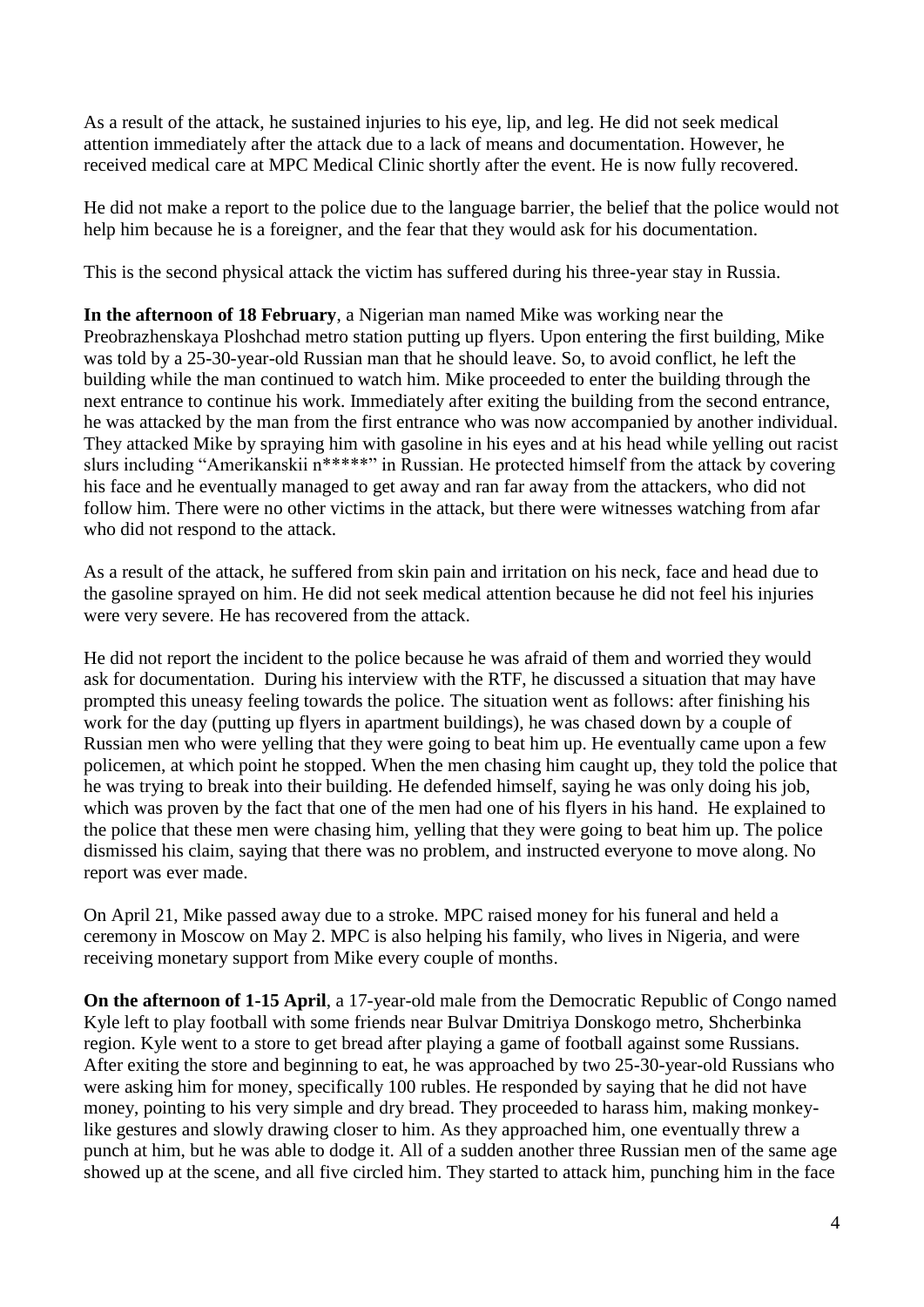and body. He eventually fell down and they started to push him towards a wall that was nearby. Shortly after, a car drove up, flashing its lights as a warning signal and, as a result, the men quickly ran off, leaving the scene. The Central Asian woman in the care came to help him. She called an ambulance for him and left without waiting for the ambulance to arrive. There were no other victims in the attack and, as far as he knows, there were no witnesses aside from the woman who called the ambulance.

<u>.</u>



As a result of the attack, Kyle received bruises all over his body, particularly his head and his ribs, and suffered a broken arm that was also dislocated. He received medical care at Butkin Hospital near Dinamo metro station. He stayed there for about a month, but was only given food and water because he did not have insurance or a means to pay the medical bills. After a month, he was discharged from the hospital with his arm still broken, but in a cast, because he could not afford the surgery. Afterward, he came to MPC Medical Clinic for help, where he was referred to various hospitals and clinics. Thanks to the work of a MPC nurse, we were able to raise the funds to get the surgery for him. He has had the operation and is now recovering.

He did not make a report to the police because he feels they will not help him.

This is the second physical attack the victim has suffered during his six-month stay in Russia.

**On 21 April**, a 30-year-old male from the Democratic Republic of Congo named Joseph was attacked and harassed multiple times throughout the day. The first attack started at around 15:00 near Kurskaya metro station. Joseph was standing with his wife, Michelle, and nearby was an African friend who was distributing flyers. Two men around 20-25 years old approached him and told him and his African friend to get close together so that he could photograph them, saying "I'd like to take a photo." Joseph responded by saying "no, you don't need to do that, please calm down." The man proceeded to take the photo after which Joseph took the camera from him to try and delete the photo(s) he took. As a result of this, he was struck in the face near the right side of his ear. All of sudden, many more people began to arrive and attack him with the others. They were shouting various racist statements such as monkey,  $n^{****}$ , and Russia is for Russians. Several of these people made the Hitler sign (right hand pointing straight up in the air).<sup>1</sup> Meanwhile, the police were standing nearby observing the attack and after many more people became involved, decided to take action and disperse the people. Things then calmed down and he and his wife got away. The other man, his friend, had managed to run off immediately.

Thereafter, Joseph, Michelle, and their Congolese friend headed for the Kurskaya Train Station to catch the commuter train home. While they were waiting outside of the train station, about seven men approached Joseph saying that he did not belong in Russia; Joseph tried to defend himself, saying "here, look, this is my Russian wife." They told her that she should not be with him, pushed

<sup>&</sup>lt;sup>1</sup> This action is believed to be connected to "Hitler Day," which takes place on April  $20<sup>th</sup>$ , the day of Hitler's birth. Migrants and students are warned to be careful three days before and after this day.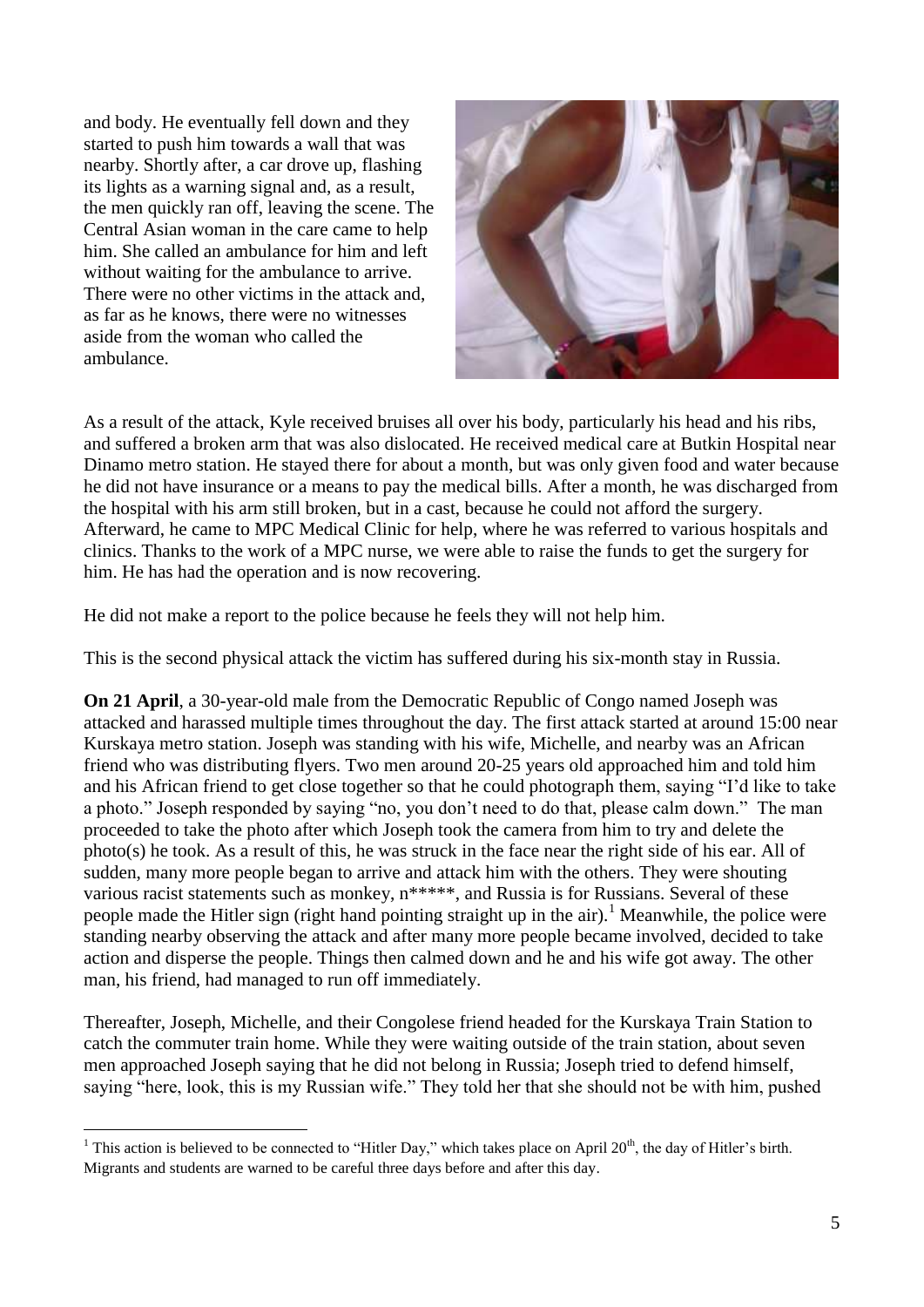her off to the side, and told her that he is offending her and the country and then began to beat him up. More people in the area joined in, hitting him, stealing his things, and ganging up on him. He tried to defend himself and attempted to slowly move away while doing so. His Congolese friend, who was not being targeted in the attack, ran off to get help. He got the security guards at the train station, the police, and called a Tajik friend to come and help. After quickly arriving at the scene, the police told Joseph to calm down while the perpetrators were still attempting and successfully hitting him. The police even threatened to take Joseph away and arrest him. The scene would calm down, but once the police had left, the perpetrators would start attacking Joseph again. Meanwhile, there were many Russians and possibly non-native onlookers, some of whom were even filming and photographing this incident. Not one individual offered help to any of the victims.

Then, a dark-skinned man with Asian features arrived at the scene. He and his friends made a circle around Joseph and escorted him to a safer place near Krasnye Vorota metro station. Joseph indicated that the man thought he was a Muslim or "their brother," which may have been the reason they came to help him.

#### Harassment case

Thereafter, they headed to Belorusskaya Train Station. Michelle decided to stop on the way to get Joseph some food because he was so weak and had lost a lot of blood. While Joseph waited outside of the supermarket he was approached by a drunk, Russian man in his 40s. The man ordered Joseph to allow him to take a picture, but he refused. The man continued harassing him and would not leave him alone as Joseph was requesting. Finally, Michelle exited the supermarket and threatened to call the FSB and the man finally left him alone.

They continued heading to the train station and made their way to the correct platform to get home. While standing opposite a group of around five to seven Russian men ages 20-25 on the other side of the platform, the men started to harass them, shouting racist slurs and throwing bottles at them (including beer bottles and a champagne bottle). No one was injured in the assault. Thankfully, the commuter train arrived very shortly thereafter and they headed home to safety.

As a result of the attack, Joseph was badly injured. He suffered multiple hits to different parts of his body, resulting in many bruises. His jacket was cut with a knife that he was being attacked with. His pants were ripped, he sustained a swollen hand and foot, his nose was hit, and he was injured on the side of his face near his right ear. In addition to the injuries Joseph sustained, his sunglasses, \$300, and 6,000 rubles were stolen from him. Most of the clothes he was wearing were ruined by knife cuts, people trying to get into his pockets, etc, and his bag was damaged.

Joseph and his wife believe that this was a racially-motivated attack because of all of the racist comments the attackers made. Those statements included: "monkey," "Russia is for Russians," "go back to the jungle," "you're not a person," and "animal" among many other statements.

They did not report the attack to the police because the police were not helping them during the attack, so they believed it would be both difficult to work with the police, and also hard to make a report because none of the attackers were detained.

This is roughly the fifth physical attack Joseph has suffered during his 2.5-year stay and he reports being verbally harassed on a daily basis.

**On the evening of 2 May**, a 30-year-old male from the Democratic Republic of Congo named Sam was attacked on a commuter train while on his way home from Moscow. A large group of football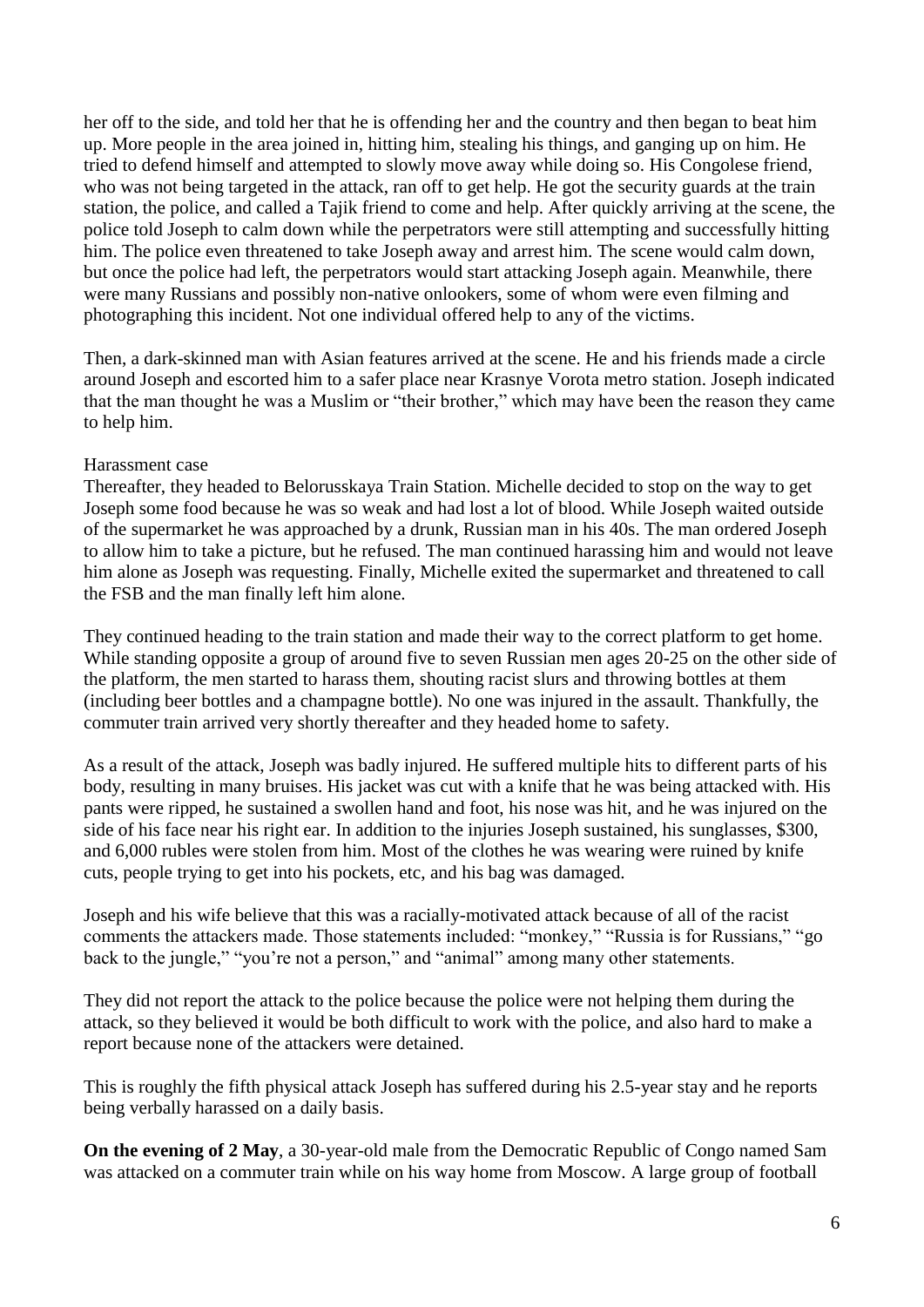fans ages 20-30 initially began harassing people from the Caucasus on the train, asking why they were in Russia and telling them to go back home. They then turned their attention to Sam, asking him the same questions. Then they hit him, first in the back of the head with a baseball bat, then in the jaw, breaking a couple teeth. He was then hit in the lower back with the baseball bat, at which point he fell down, and the perpetrators started kicking and punching him all over his body. He lost consciousness at some point. He does remember that once the train arrived in Podolsk, there were police on the platform. What he remembers after that is waking up in the hospital.

Sam does not remember how many other victims there were in the attack, but the people from the Caucasus originally being targeted were also beaten by the perpetrators. There were other witnesses to the attack, someone called the police, but no one intervened.

As a result of the attack, Sam suffered from broken teeth, a large gash on his lower back, a split lip, major headaches, extreme pain in his head, back, legs, and jaw. He also was unconscious for quite some time and likely suffered a concussion. He was hospitalized at the Central Hospital of Podolsk for three days. He did not get much care because he was unable to pay for his treatment and was sent home without any medication. Later on, Sam sought medical care at MPC Medical Clinic and has fully recovered from his injuries, except his broken teeth.

Sam considered making a formal report, but decided it was not worth it. On the day of the event, the police arrived on the platform in Podolsk, however they did not apprehend any of the suspects. Once he regained consciousness in the hospital, he was visited by the police who said they would try to apprehend the perpetrators. He has not heard from them since.

**On the night of 18 May**, a 38-year-old Ghanian male named Steve went to visit his friend and his wife from Ghana at the apartment they share with their landlord near Medvedkovo metro station. He decided to take a nap while everyone else was mingling outside. While he was sleeping, about five Russian men, ages 25-30 of large build, broke the door down and entered the apartment. They found Steve in one of the rooms and began beating him, causing him to bleed severely. They finally stopped beating him when they noticed the Russian landlord and her son and tried to start trouble with him, but somehow he deterred them and they left. Steve called his brother and wife to come and they arrived shortly thereafter. However, after they arrived, the men who had beaten Steve returned. Steve was on his way out the door when the men told him to come with them. They put him in the elevator and sent him to the first floor alone, telling him they would meet him there. Once Steve reached the first floor, with no sign of the men, he made a run for the street and caught a taxi directly home. There were no other victims in the attack or witnesses.

In the following days, he received a phone call from the friends he had visited that night, saying that their landlord was requesting that he pay for the damages to the door. Steve, of course, did not understand why he would have to pay for this, since he was not the one who broke it down; moreover, he was the victim of the attack. However, not wanting to cause any trouble, Steve said he would pay for a new door and originally was trying to come up with the money to pay for it. Steve has since decided not to pay for the door because he believes it is not his fault, nor did he open the door to let the men in who caused the trouble. He has also found out that his friends are being forced to leave the apartment because the landlord does not want this kind of trouble.

Steve sustained a swollen left eye, loss of blood during the attack and bruises all over his body. He also injured his neck and the right side of his back was very sore. He received medical care from an African doctor, a friend of a friend, who made a house visit and follow-up care at the MPC Medical Clinic and has fully recovered since the attack.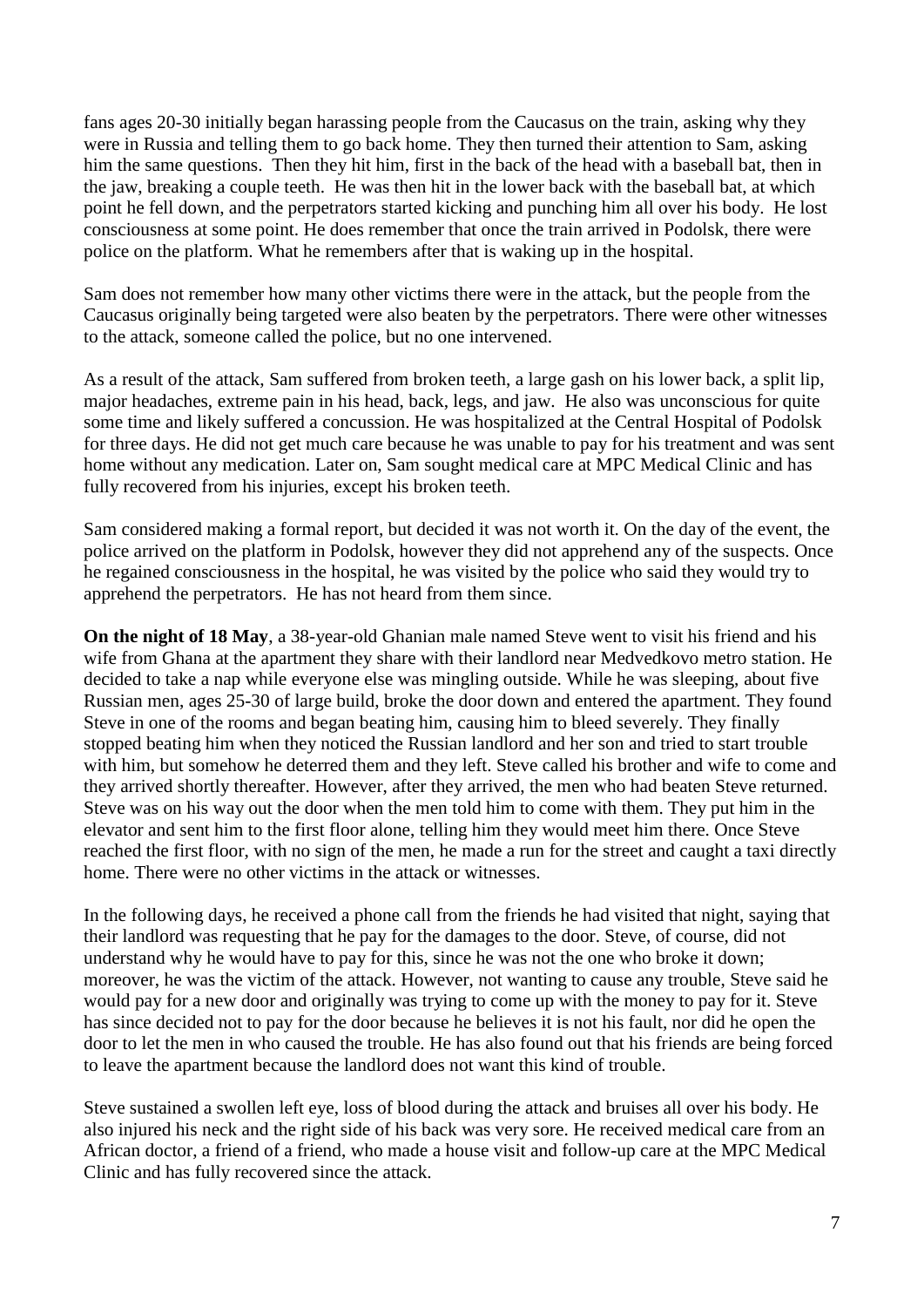He does not want to make a report to the police because he does not have valid documentation.

**On the evening of 20 May**, a Task Force member named Angela was walking around on the west side of Olympiiski Stadium, when she came across a Caucasian male in his mid-twenties who had just been severely beaten. An eye-witness said he saw the victim walking when a large group of young men started beating and jumping on him. No weapons were seen. The group of young men was reportedly in their teens to mid-twenties. The eye-witness was far away and came running when the attack was over. When Angela saw the man, he was slumped over, seated on the sidewalk with blood streaming everywhere. There was a man standing next to him and another came up soon afterward. They said the police had been there and walked away. No one intervened in the attack and most of those who came to help had no idea what to do. Angela called an ambulance. Angela reports that the police apparently saw the victim and then walked away. She saw the police walking away from that area before she saw the victim. In the 15 minutes that she stood there, the police did not return, nor does it seem that they called for help. She tried to flag down a police car, but was ignored. Angela gave the victim and the man standing next to him her number, but was not contacted after the attack.

It is unclear what specific injuries he sustained. He was conscious, but could not stand up. We are unsure what kind of medical treatment he may have received at the hospital.

The motives behind this attack are unclear, but the Task Force found it necessary to report it as it contributes to our findings of societal and police responses.

**On the evening of 8 June**, a 41-year-old man from the Democratic Republic of Congo named Brad together with Joseph and his wife Michelle (victims in 20 April attack) and her 12-year-old daughter, Irina, got onto trolleybus No. 12 at Okhotny Ryad bus stop. After getting on the bus, a babushka began to accuse Brad of not paying for his ride, mistaking him for someone else who did not pay. She then started shouting, "you monkeys are overrunning our country, what are you doing here, Stalin would have dealt with you, Russia is for Russians." Ignoring her insults, they all carried on and took their place on the bus. However, the racist assaults continued and many other passengers started joining in on the verbal harassment. Brad and Joseph were being told that "they did not belong in Russia," that "Russia is for Russians," "they should go back to the jungle" among many other racist slurs. Finally, two men, a Belarusian male 20-30 years old and a Russian male in his 50s, took action and came at Brad and started to beat him. Joseph tried to defend Brad, but the perpetrators turned on him and began beating him as well. Passengers were calling them drug users and killers, saying more racist slurs like "bananas aren't here" and "you are gorillas." Michelle also got caught up in the attack and received multiple hits to her body. Upon arriving at Triumfalnaya Ploshad bus stop, the bus driver halted the bus to call the police because of the disturbances on the bus. However, when the onlookers and attackers heard that the bus driver was calling the police, everyone exited the bus and ran from the scene. The police arrived at the scene and escorted the young Belarusian male perpetrator, another witness, and the victims to a nearby police station to make a report.

There was one witness and the perpetrator who gave a report and a short report of the bus driver's account of the attack was documented at the scene by a police officer. There were no other victims of the attack.

As a result of the attack, Brad's nose was injured and possibly broken. He also suffered from head pain. He received medical attention at MPC Medical Clinic and has now fully recovered. Joseph was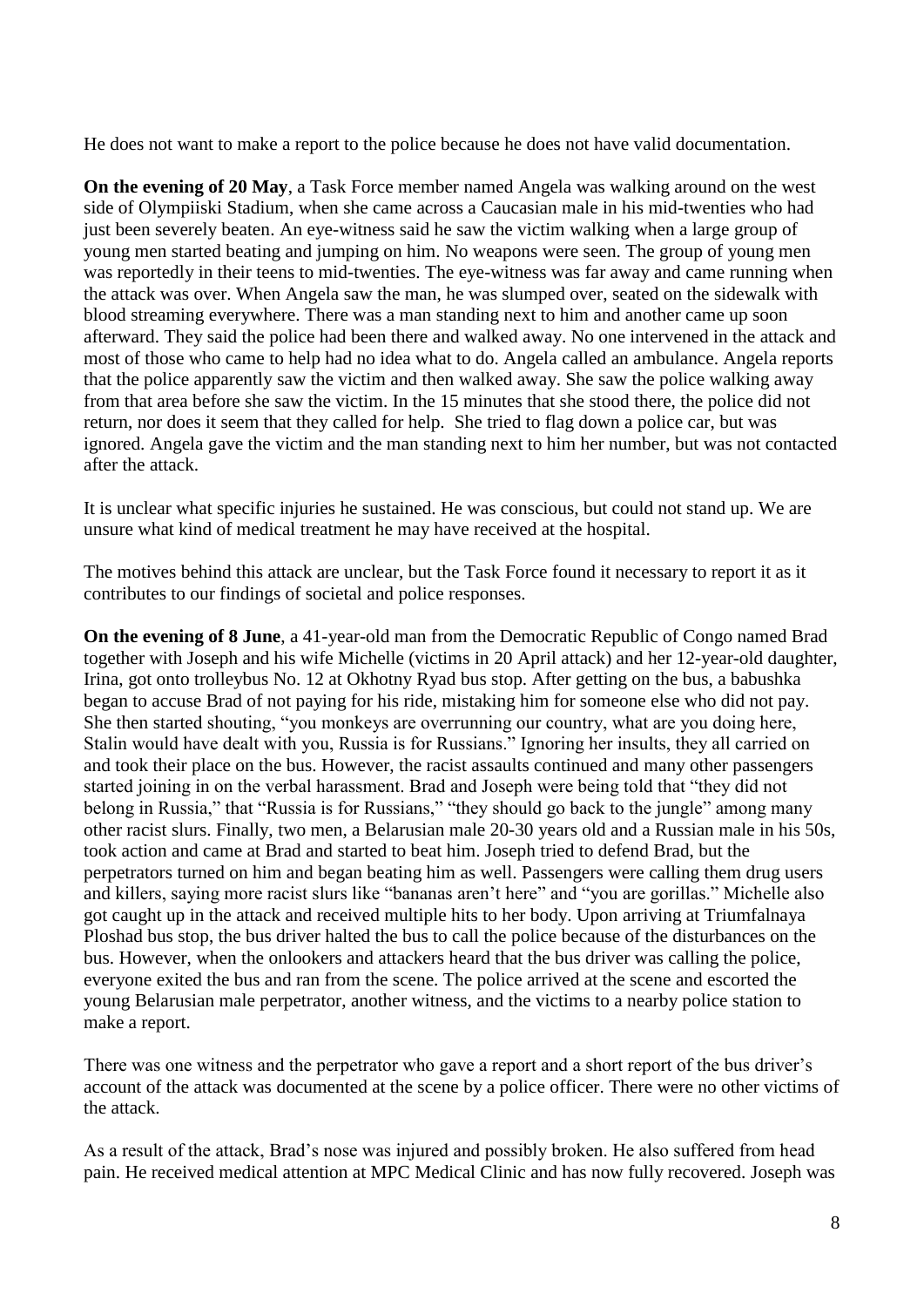injured in the left eye and his left arm. He was also cut by a knife on his hand, where a small scar remains now. His glasses were taken from him deliberately and thrown on the ground and stomped on. Joseph chose not to seek medical attention because he does not like doctors and fears them. He still suffers from the injury caused to his right arm and pain to his left eye.

The police followed up with them a week after the attack and assigned them to an investigator, who has met with them and documented a second report. They have been in contact since and are waiting for a court date to be scheduled.

They have had a very positive experience with the police. Joseph indicated that the second police officer they reported to knew who he was because he saw him on television from a previous attack on 20 April reported by MPC Task Force. He said he was very nice to them and perhaps this video coverage may be a reason for this.

**On the night of 16 June**, a 39-year-old Cameroonian man named Chris was attacked on his way home from a friend's birthday party between Lyublino and Vykhino metro stations. He was accompanied by two of his roommates, a Cameroonian man and a woman from the Ivory Coast. While walking through a park on their way home, they came across three Russian males around 25-30 years old, who were clearly talking about the three of them, trying to provoke them. Chris warned his Cameroonian friend, who was intoxicated, not to cause any trouble or say anything to provoke them. He responded by shouting at Chris, telling him to shut up and "there is nothing they can do to us," and so on. The Russians had originally passed them, but once the Cameroonian began shouting, they returned, believing they were harassing them. The Cameroonian noticed they were returning and ran off; Chris, however, stayed with the woman for fear what would happen to her if he ran away as well. The Russians began to beat Chris, punching him in the face and kicking him all over his body. They were shouting racist slurs at him such as "n\*\*\*\*\*." He was able to protect his face and block most of the punches. One of the men pulled out a knife, which was when the woman, who was standing nearby watching this happen, pulled out her phone and pretended to call the police. This scared off the men and Chris and the woman returned home. There were no other witnesses aside from the woman or victims of the attack.

As a result of the attack, Chris suffered from pain on his face, cheekbone, behind his ear and on the back of his head. He also had body pain for some time and possibly some bruising. He received medical care at MPC Medical Clinic and has now fully recovered.

Neither of them called the police because of the language barrier and they did not know the number to call for assistance. Chris did not report the attack later because he knows the police will ask for his documentation and he has an expired visa.

**On the evening of 14 July**, a 35-year-old man from Benin named Zachery was returning home from work and took an underpass to cross the road. Three Russian men around 35-40 years old saw him entering from the other side and awaited his exit. They came up to him and hit him in the chest, causing him to fall to the ground. They called him names such as idiot and he identified the men as skinheads. They took his phone and 5000 rubles that he had collected from working. A driver noticed this event taking place and stopped, yelling at the men, as a result of which the men fled from the scene. The Russian driver, around 40 years old, helped Zachery up and seeing that he was hurt and very upset, gave him 500 rubles to help him get home.

As a result of the attack, Zachery suffered from chest pain due to the severe hit to his chest during the attack. He sought medical help at the MPC Medical Advice Centre.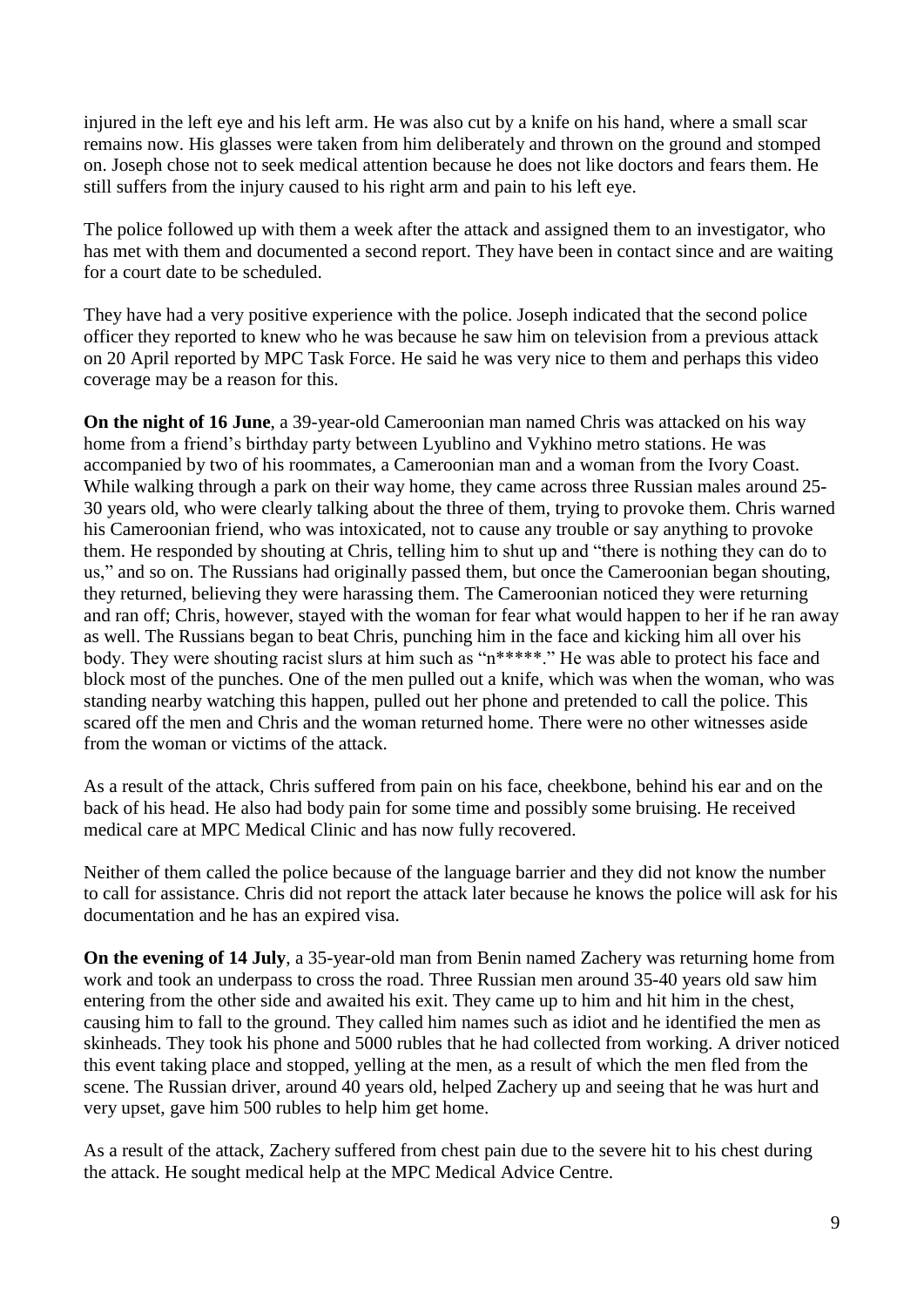Zachery did not report the attack to the police because he does not speak the Russian language and there is not a police station located near his residence, making it difficult to report since he does not have money to travel.

This is the second attack Zachery has suffered since his arrival about one year ago. He returned to Benin with the help of the International Organization of Migration in September.

**On the evening of 27 July**, two men from the Democratic Republic of Congo named Joseph and Brad ages 30 and 41 respectively (victims of physical attacks in June and April 2012), sat down on a bench near the Kremlin when someone from behind started throwing bottles at them. When Joseph and Brad stood up to go home, the two attackers approached them and tried to stop them from leaving. Then, another Russian male, probably from the same group, came up to Joseph and Brad and started assaulting them. He pushed them and then hit Joseph in the face. All the while, the perpetrators were yelling out racial slurs like "go home", "you don't belong here", "what are you doing here", among others. Brad was able to get way and ran off to find the police. He returned to the scene with some police officers who took control of the situation. They called an ambulance for Joseph and took Brad and the three perpetrators to the police station to make a report. There were no other victims in the attack, but there were witnesses around that did not respond to the attack.

During the attack Joseph was punched in the eye, resulting in a cut and a black eye and sustained an injury to his knee and shoulder as well as bruises and broken teeth. He received medical care at a hospital near Partizinskaya metro station. Brad received multiple his to the face, but did not receive medical attention as he recovered before he was able to seek care at a facility.

Brad filed a report to the police the day of the attack and returned on Monday to give further details to the police. The perpetrators were released after they gave their report. Joseph filed a report at the police station later in July. There has been no further action taken since the attack was reported.

Joseph and Brad report that they are harassed on a daily basis, both having suffered from multiple racially-motivated attacks during their long-term stay in Russia.

**On the evening of 11 October**, a 39-year-old man from Cameroon named Henry was trying to put money on his phone at the entrance to the Aviamotornaya metro station, when a large white man is his twenties came up from behind and pushed Henry into the wall. Henry fell to the ground, then a different man sat on him, and the two perpetrators began punching and kicking Henry, telling him to "go home". There were at least two perpetrators, but there may have been more. Henry is unable to remember much from the attack and thinks he may have lost consciousness. His money and documents were stolen during the attack, and he was badly beaten, but no bystanders tried to stop the attack or help him following the attack.

When Henry regained consciousness, he was unsure what to do, so he used all his strength to take the metro to Slavyanski Bulvar where a friend lives. Though he was covered in blood, no one stopped to help him. Henry's friend met him at the Slavyanski Bulvar metro station, where they found police officers and asked for help. The police called an ambulance. Once at the hospital, X-rays were taken of his head, chest and limbs. Without even giving him the results, the medical staff asked Henry if he had any money, which he did not as his money had been stolen during the attack. Not strong enough to go home and unsure what to do, he spent the night in the hospital waiting room. In the morning, he returned home with the help of his friend and then came to the MPC Medical Advice Centre as soon as he felt strong enough, about two weeks later.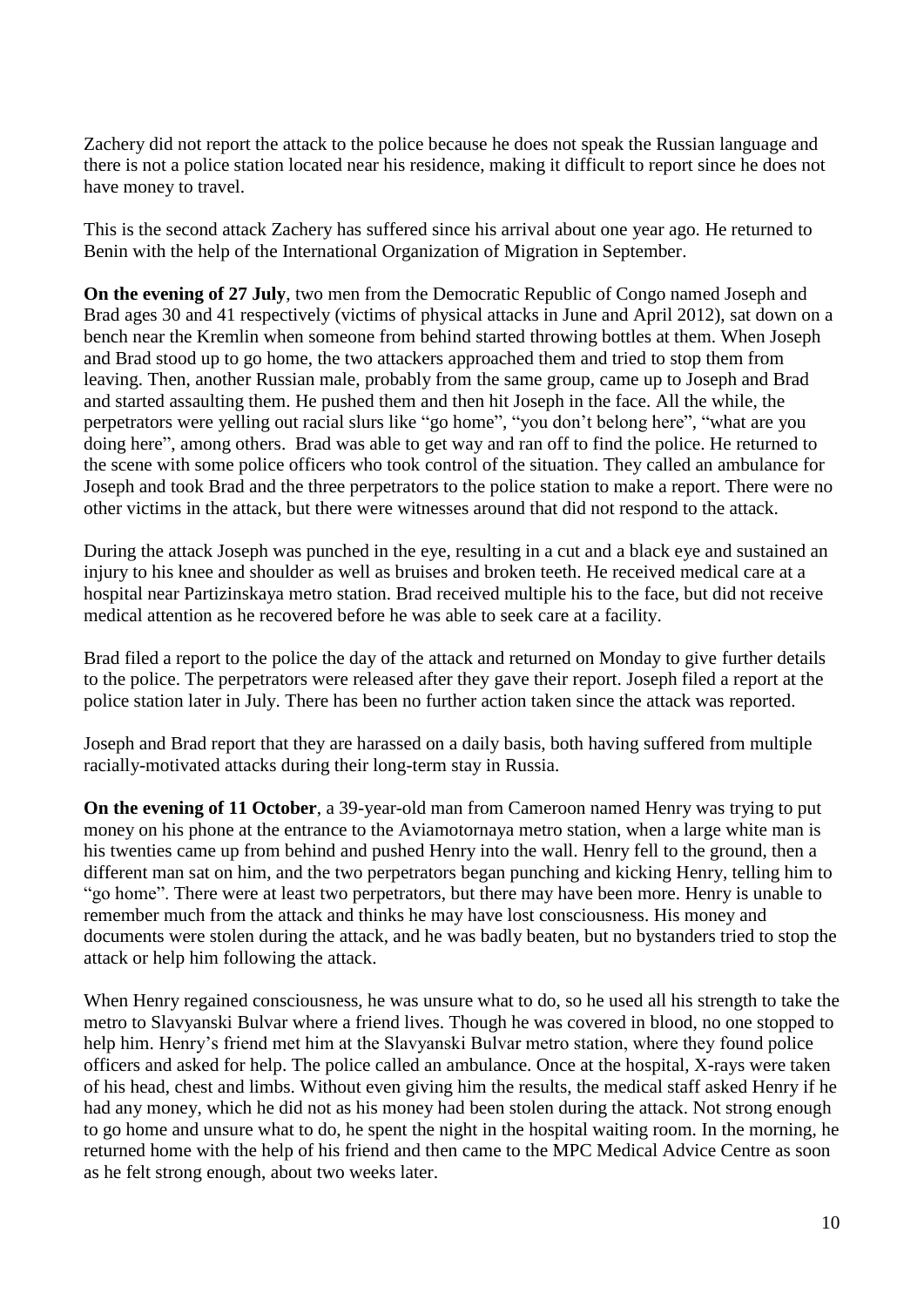As a result of the attack, Henry sustained bruised ribs, cuts, bruises and a broken nose. Henry sought medical attention at the MPC Medical Advice Centre and had X-rays taken of his ribs at a referred local clinic, which showed they were not broken. The Racial Task Force provided Henry with a care package of food to help him through the recovery process, as he was not physically able to work for two weeks.

Henry did not report the attack to the police because he does not believe the police will do anything to help.

This is the first physical attack Henry has suffered since his arrival in Russia one year ago.

**On an evening in early November**, a 42-year-old man from the Ivory Coast named Benjamin was on his way home from Lumumba University when he was attacked by two Russian men ages 25 to 30 who were sharing the same marshroutka. The two men along with the help of the driver pulled Benjamin out of the vehicle, pinned him down and robbed him. They took all of the money he had withdrawn from the bank earlier in the evening, and left him on the pavement. Passers-by, who witnessed the attack, failed to stop. The motivation behind this attack is unclear since Benjamin does not know Russian and was therefore unable to understand what the perpetrators were yelling at him; however, the other facts of the case point to racial motivation.

Benjamin did not receive any injuries as a result of the attack.

He did not report the attack to the police because he feared the police would ask him to produce his documents.

This is the first physical attack Benjamin has suffered since his arrival in Russia 2 months ago.

**On the evening of 18 December**, a 23-year-old man from Cameroon named Alexander was attacked outside of his Russian girlfriend's apartment in Moscow. The details of the attack are still being determined, but what is known is that Alexander suffered several stab wounds and a great loss of blood. He was found passed out a couple hundred feet from where the attack apparently occurred while trying to make his way home. A neighbor found him unconscious and called an ambulance. Shortly after his arrival at the hospital, Alexander fell into a coma and passed away on 25 December.

Alexander's girlfriend has contacted the police and they are looking into the incident.

Alexander had been studying at the Russian Academy of Art for three years.

B. Harassment

**On the afternoon of 22 May**, 38-year-old Ghanian citizen Steve (the victim in 18 May attack), was walking to Aviamotornaya metro station and was harassed by three to four Russian males around the age of 50-60. One of them was trying to come at Steve, saying "where did you get so dark?" but the others held him back while also making various racist slurs. He was accompanied by the Task Force coordinator.

**On the evening of 8 June 2012**, 17-year-old Democratic of Congo citizen Kyle (the victim in the 1- 15 April attack) was heading home to Shchelkovskaya metro station from various tests in preparation for his surgery the following week. After returning home, he and a friend, Tom, went to the store to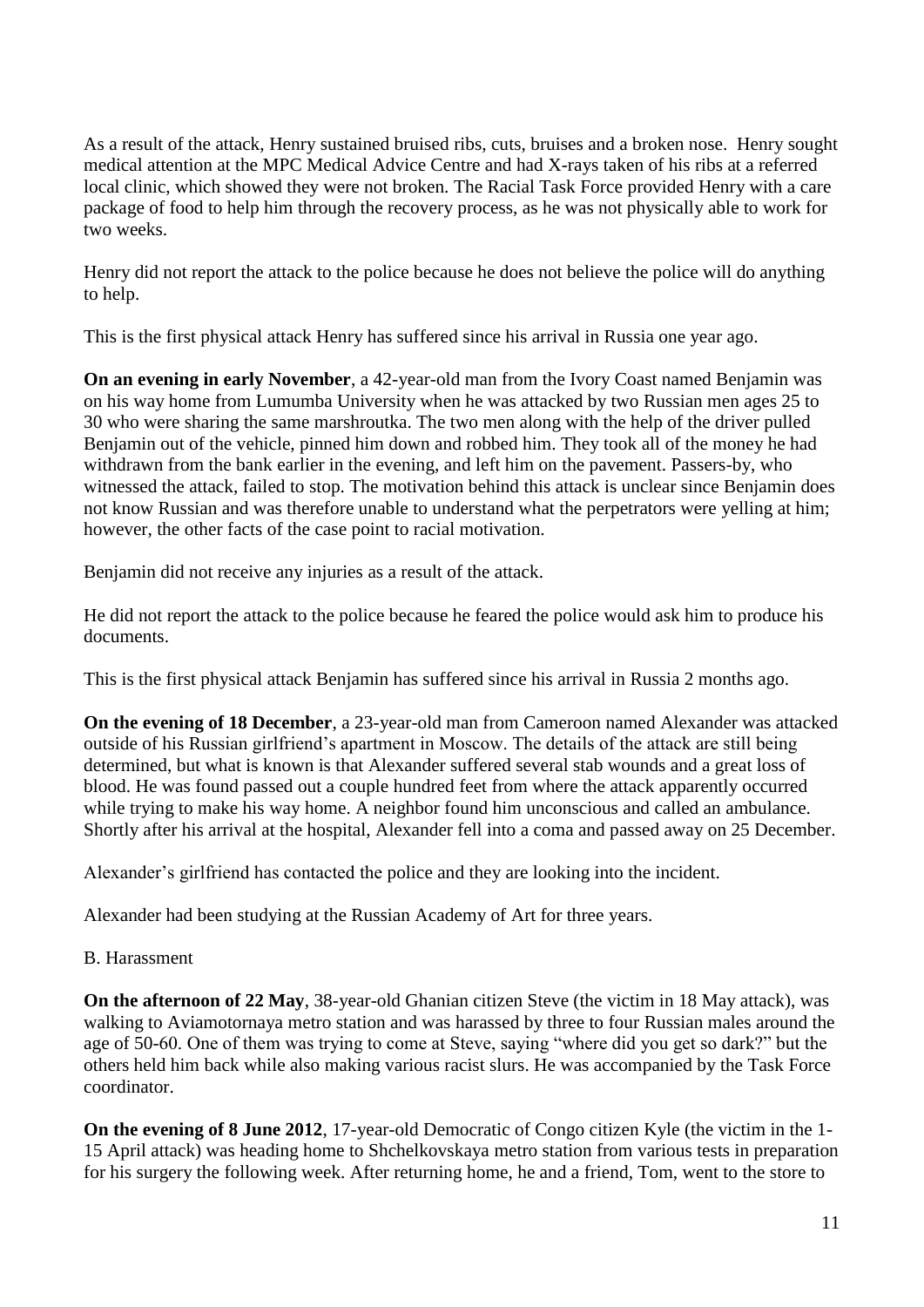buy some food and water. Upon exiting the store, they noticed a police car and reentered the store in an attempt to avoid being stopped by the police. Shortly after, they left the store and went to wait at the minibus stop to go home for the night. The last minibus did not stop for them and two police officers approached them. They asked for their documents, but neither had them with them. Tom explained that he had left his at home and Kyle told the police his were with the nurse, who was helping him prepare for his surgery. This continued back and forth for some time, with the police asking for the documents while Tom and Kyle tried to explain where their documents were. (It should be noted that neither speak Russian very well, so the language barrier could have played a role in misunderstandings on both ends.) Tom was standing in the corner of the bus stop booth and one of the police officers approached him and attempted to grab him. In response, Tom started to run away from the officer, and Kyle followed in suit. However, due to Kyle's condition, he could not run very fast and the officer quickly caught up to him and pushed him forcefully into a tree. Kyle immediately fell to the ground because of the pain this caused to his injured arm. The police officer then kicked him twice, grabbed him and forced him to stand. Kyle tried to explain the pain this was causing him and asked the officer just to let him return home where he could call the nurse to explain where his documents were. Meanwhile, the other officer caught Tom and they headed to the police car together with Kyle and the other police officer. While walking to the car, Kyle collapsed as a result of the pain and was crying and shouting from the pain the police officer had caused to his injured arm. The police finally called an ambulance, which arrived shortly thereafter, but Kyle did not want to leave Tom. The police reassured Kyle that they would follow him in the police car to the hospital. Upon arrival at the hospital, he was denied assistance because he did not have his documentation. He called the nurse who had been helping him and she eventually came to the hospital to retrieve Kyle. She found him outside of the hospital with the paramedics.

In the end, Kyle lost his phone and the police did not follow up; however, Tom was taken somewhere, possibly a forest nearby, by the police, who took all of his money and left him there.

Neither made an official report to the police for obvious reasons.

*In the third quarter, the Racial Task Force established a new system for reporting cases of harassment that allows individuals to fill out reports themselves in the hope to increase reporting of such cases. As such, we are working out the details and issues that have arisen and therefore, the harassment reports below are less detailed for the moment.*

Harassment cases were reported by:

- A 31-year-old African male:
- A 30-year-old male from the Democratic Republic of Congo named Joseph (named in above attack), involving another man from the DRC (the police were present at the time);
- A 31-year-old male from the DRC and another male from the Ivory Coast;
- A 30-year-old pregnant woman from Cameroon who was denied medical attention due to the color of her skin on the morning of 10 July;
- A 35-year-old female from Cameroon filing a case of harassment from 10 August.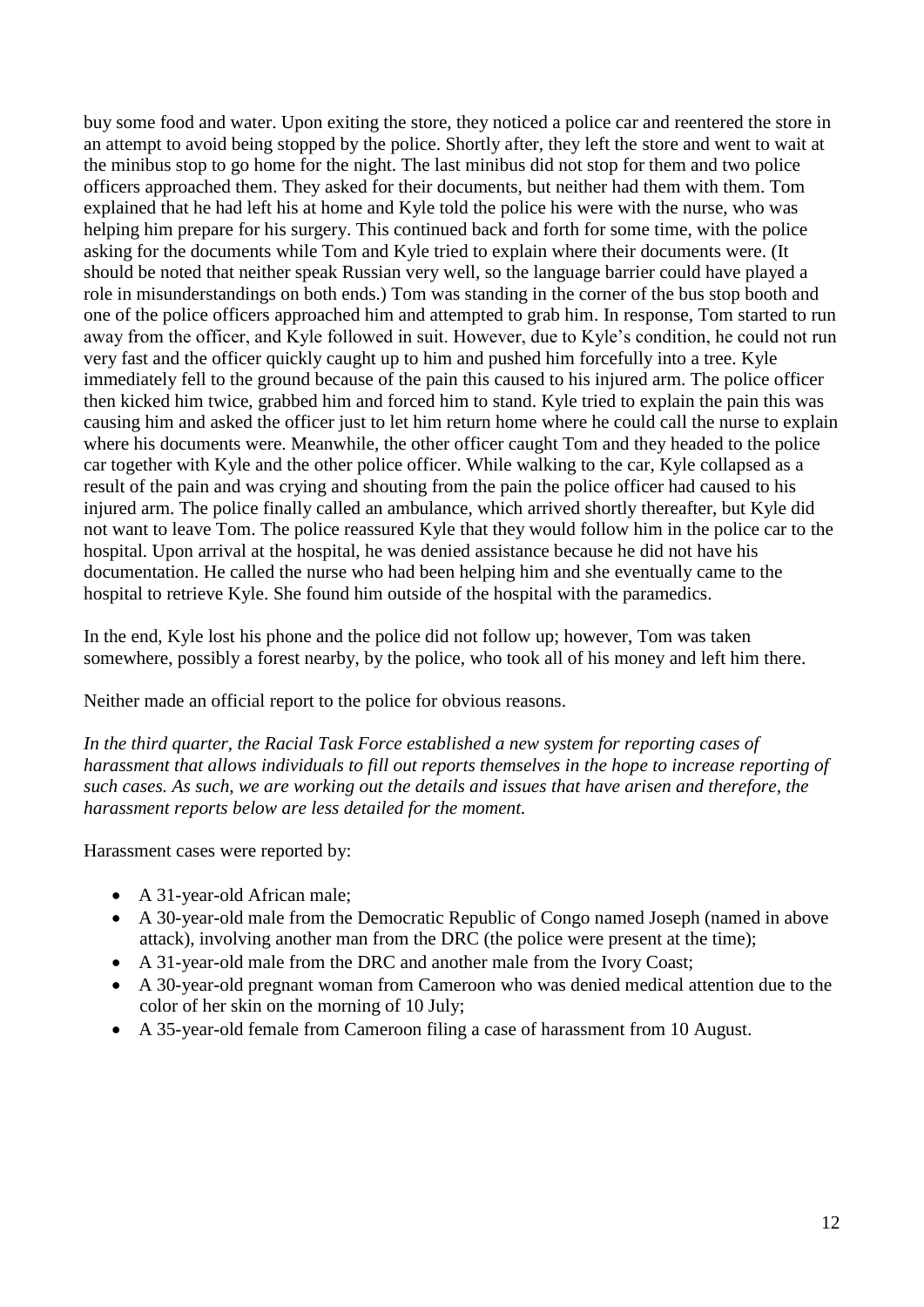#### **Facts and Figures**



#### **Race Crime Statistics 2009-2012**

|                  | 2009 | 2010   | 2011 | 2012* | Total |
|------------------|------|--------|------|-------|-------|
| Physical attacks | 26   | 20     | N/A  | 16    | bΖ    |
| Harassment       | ⊥∪   | ⌒<br>ر | N/A  | ے     | ີ     |

Source: Moscow Protest Chaplaincy Task Force on Racial Violence and Harassment \*One attack in 2012 was on a Caucasian man.

The graph depicts information on racially-motivated violence and harassment on the African community collected by the Racial Task Force in 2009-2012. The numbers do not represent how racism has affected the entire African community, but rather those who seek our services and with whom the Task Force interacts at MPC Social Services Parish Center located in Moscow, Russia.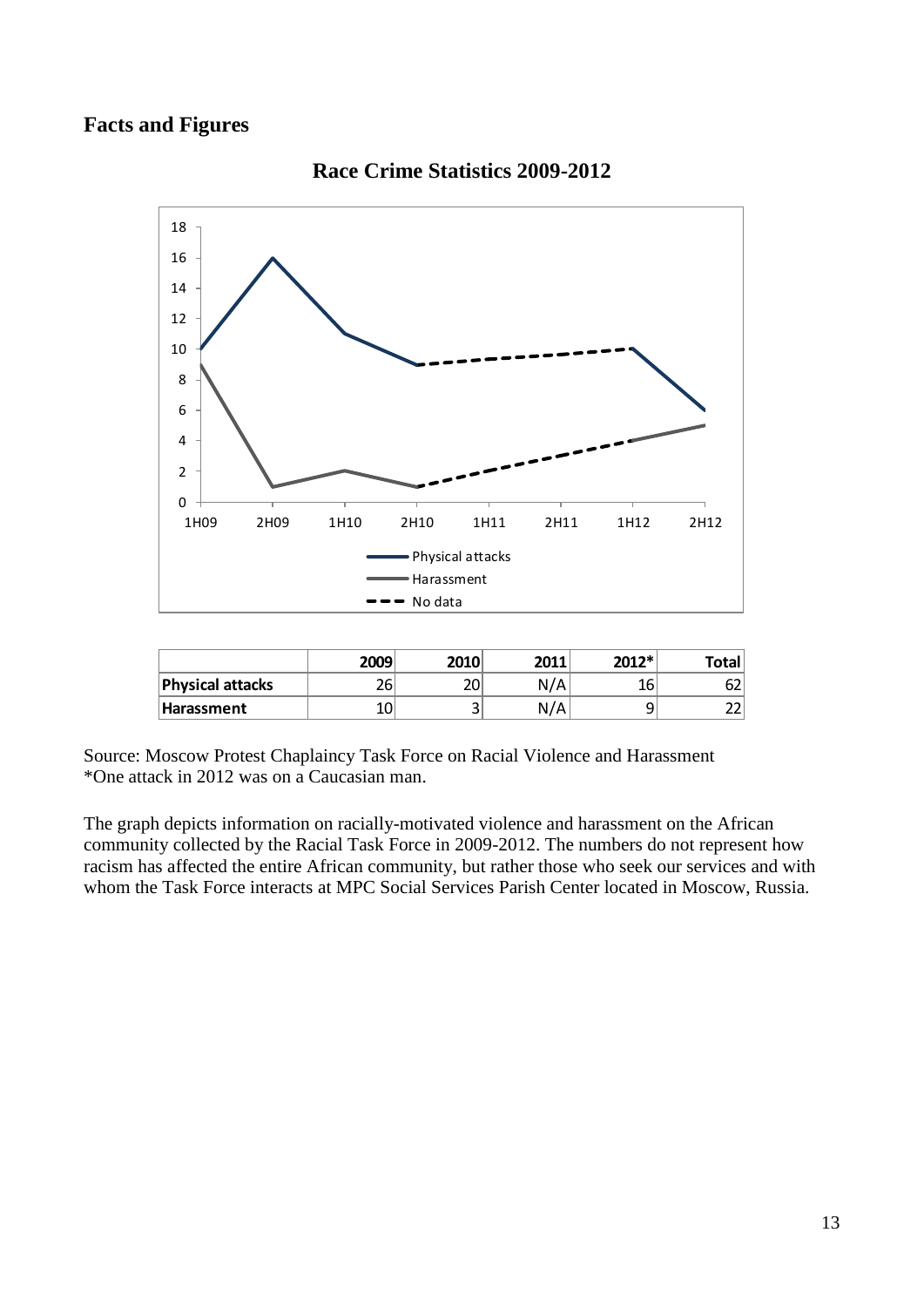## **Projects**

#### *Community Events*

For the community directly impacted by racially-motivated violence, quarterly community events will provide a platform for Task Force members to share safety tips, identify and spread the word about potentially dangerous local major events (which induce higher instances of violence) such as soccer matches or nationalist marches, and to encourage members of the community to share experiences to serve as a support group and to help restore an injured community.

#### *Facebook Page*

The Task Force will be launching a Facebook page at the beginning of March.

The page will offer:

- $\checkmark$  General information about the Task Force
- $\checkmark$  Updates about our current work and upcoming events
- $\checkmark$  Volunteer and Intern opportunities
- $\checkmark$  Bi-annual and Annual Reports in English, Russian and French
- $\checkmark$  Information for individuals considering moving to Russia
- $\checkmark$  Safety tips for living in Moscow
- $\checkmark$  News on hate crime in Russia

*Racism Awareness Week – March 17-23, 2013*

In connection with International Racism Awareness Week and International Day for the Elimination of Racial Discrimination, the Racial Task Force will have multiple events throughout the week aimed at educating society about hate crime and teaching tolerance as well as initiating dialogue among civil society, faith-based organizations and the Russian government. It will also hold a short informational campaign targeted at informing the African community about victim support and resources available via the Task Force and other outlets.

*If you are interested in coordinating an event with the Task Force, please contact the Coordinator at taskforce@mpcss.org.*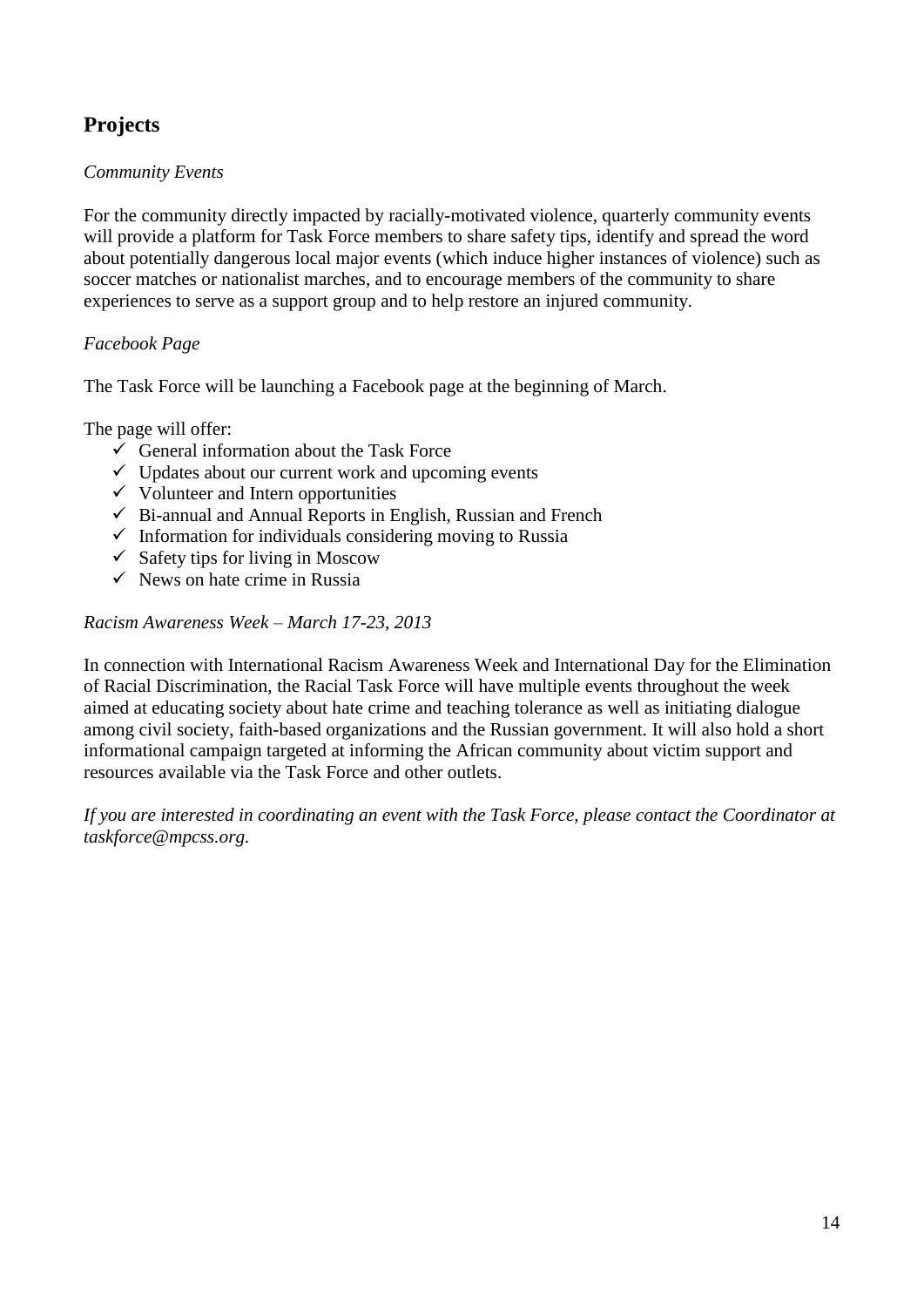## **Conclusion**

<u>.</u>

Since 2009, the number of attacks against Africans living in Russia has statistically decreased however, the situation remains bad. The majority of Africans describe race relations in Moscow to be tense for various reasons. Difficulty finding a job and stable residence, verbal harassment and physical attacks are just a few obstacles Africans face on a regular basis, demonstrating the struggle of integrating into Russian society. While there remain limited resources to help African migrants both integrate into society and recover from race related abuses, the Russian government has taken some steps to improve this situation.

The Russian government introduced a new migration policy through 2025 in June 2012. One of the main goals of this legislation is to help educate and integrate migrant workers into Russian society, which was absent before this policy was introduced. As a part of this policy, a new "adaption center" was opened in Moscow in November, offering services to migrants including Russian language and culture courses, a hotline and legal consultations among other services. Likewise, the Task Force has established its own resources for victims of discrimination and migrant integration, working with civil society and embassies in Moscow, and informs the African community about such new programs. These kinds of initiatives need to continue and on a larger scale to enable migrants to integrate into society, but also to send a message to Russian society from the top down that discrimination against migrants and people of color is not acceptable.

Russian law lacks guarantees against racial discrimination and the Russian government has yet to develop a comprehensive anti-discrimination law, including a definition of racial discrimination in domestic law, thus affecting society's stance on this issue. A Levada Center poll of Russians in November 2012 showed that 41% supported the statement "Russia for Russians" with some reservations, 32% indicated there will probably be massive bloodshed in Russia on nationalist grounds in the near future, and 21% each feel animosity or annoyance towards migrants from the southern republics living in their city/region.<sup>2</sup> This poll shows that racial discrimination and nationalist feelings are largely present in Russian society and steps must be taken to prevent further escalation of the problem.

We see that some positive steps have been taken, but there is much left to do before Russian sentiments towards Africans drastically change. The Task Force hopes that its reports, along with similar studies and research, will result in a more open and public debate on how Russia can deal with racism, especially its violent manifestations. Ultimately, this report seeks to help vulnerable communities in Moscow and across Russia be better served and protected.

<sup>&</sup>lt;sup>2</sup>Levada Center (2012). Russians on ethnic tensions, nationalist slogans and the situation in the Caucasus, November 23-26, 2012. Poll questions retrieved January 21, 2013, from Levada Center database.